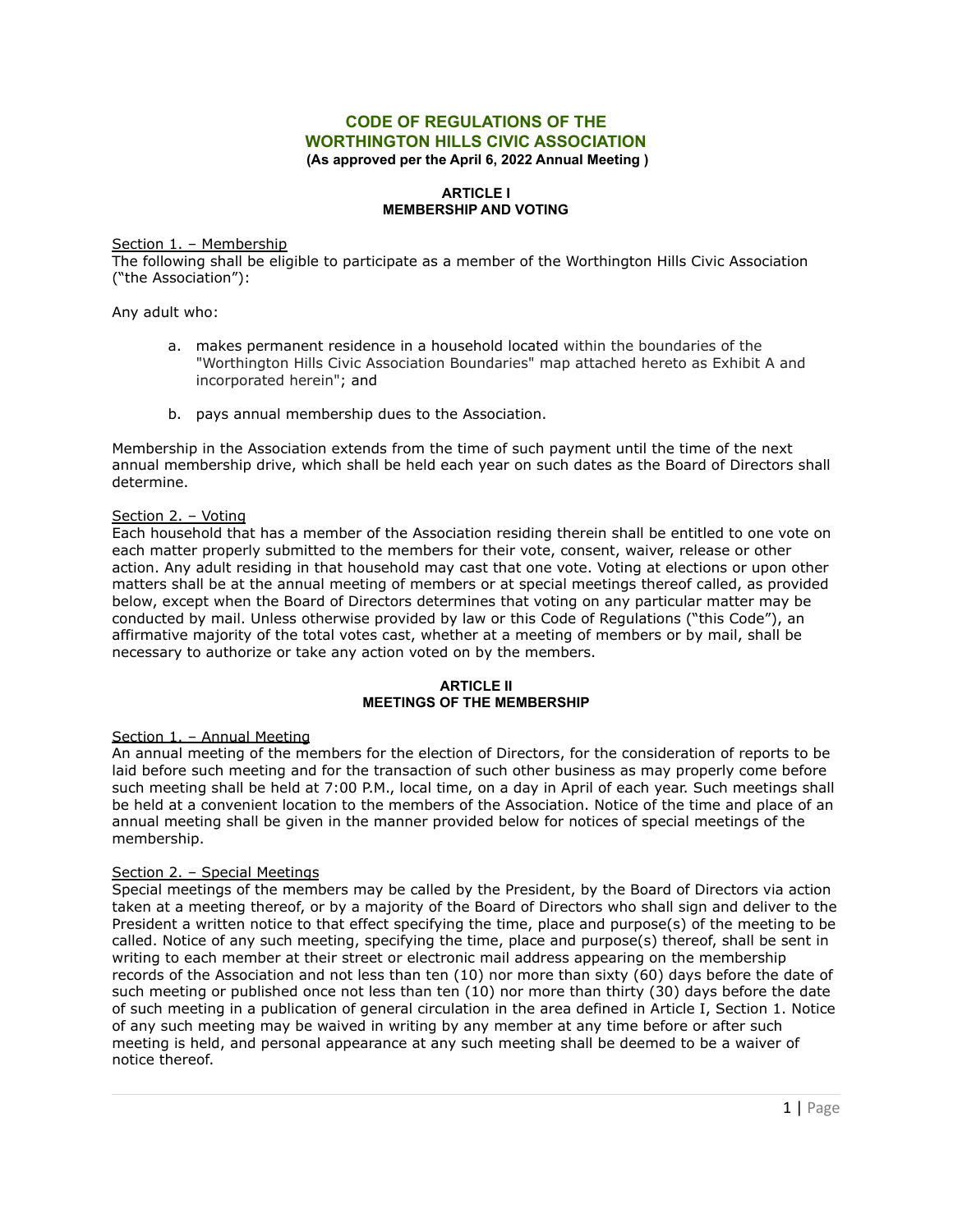### Section 3. – Quorum

The members present at any meeting of members, annual or special, shall constitute a quorum for such meeting, and such members may adjourn such meeting to another time and place without the necessity of giving notice of such adjourned meeting.

### Section 4. - Order of Business

The presiding officer shall determine the order of business at any meeting of members unless otherwise determined by a vote of a majority of the members present.

#### **ARTICLE III DIRECTORS**

### Section 1. – Nominating Committee

Prior to March 1st of each year, the President shall appoint a Nominating Committee consisting of three members of the Board of Directors ("the Board"). Such Nominating Committee shall meet prior to the April meeting of the Board for the purpose of reviewing nominees for each position on the Board that must be filled at the next succeeding general meeting of the Association. The Nominating Committee shall present the names of all nominees to the Board at its April meeting. The Board may accept or reject the recommendations of the Nominating Committee and, in the event of a rejection of any nominees, shall, at such meeting, nominate another member of the Association. The slate of nominees, as approved by the Board, shall be presented at the next general meeting of the Association. Any member may make additional nominations for positions on the Board from the floor at such meeting. In any case, in order to be properly considered for nomination to the Board, each nominee must be a member of the Association.

## Section 2. – Authority; Eligibility; Number; Qualifications and Term.

The complete powers, property and affairs of the Association shall be exercised, conducted and controlled by a Board that shall be elected by the members at each annual meeting of the members, except that if Directors are not elected at an annual meeting, they may be elected at a special meeting called for that purpose. Any adult who meets the two criteria for membership in the Association as set forth in Section 1.a and 1.b of this Code of Regulations shall be eligible to participate on the Board. Each Director elected to the Board shall serve a term of two (2) years. In the event of a vacancy in the position of Director by reason of death, resignation or removal, the remaining Board members shall appoint another member of the Association to fill such vacancy, such appointed Directors to serve until the next general meeting of the Association, at which time an election shall be held, if necessary, to fill such vacancy, such newly elected Director to serve out and complete the term of the original Director. Directors must disclose potential conflicts of interest in representing a company to the Association which they hold a beneficial interest during their term. In these situations, potentially conflicted Board members must refrain from voting on the matter.

## Section 3. – Vacancies

The seat of a Director shall become vacant if they cease to be a member of the Association; is removed from office due to absenteeism, as provided below; or if they die or resign, which resignation shall take effect immediately or at such time as the Director may specify. In case of any vacancy among the Directors, the remaining Directors, though less than a quorum, by an affirmative vote of a majority thereof, may elect a Director to fill such vacancy, and such newly elected Director shall hold their seat until the next annual meeting of the members or a special meeting thereof called for the purpose of electing Directors and until their successor shall be elected and qualified, or until that Director's seat becomes vacant.

## Section 4. – Absenteeism

Any Director who is absent from more than three consecutive regular meetings of the Board without excuse satisfactory to the Board, may be removed from the Board and may not stand as a candidate for reelection at the next annual membership meeting.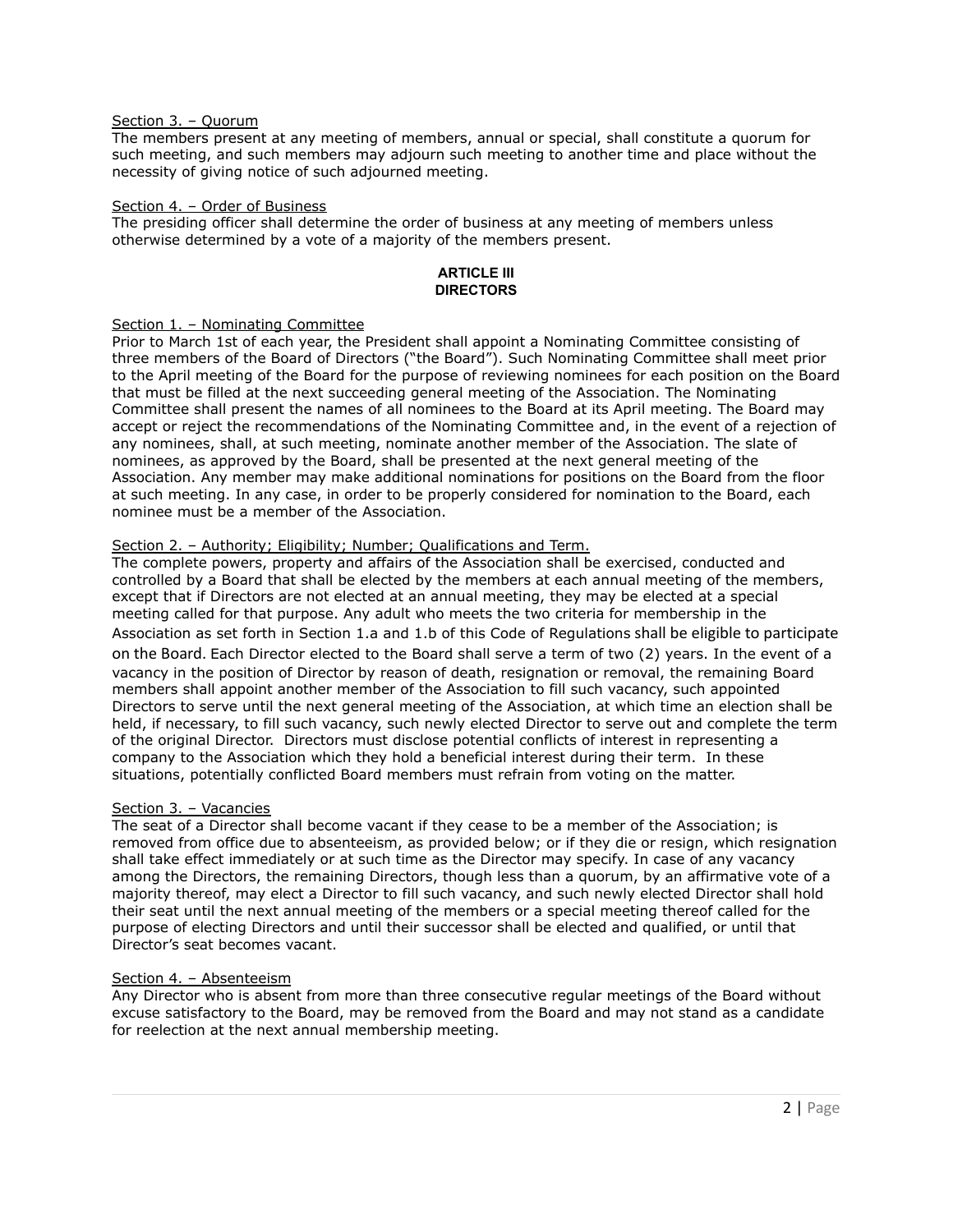### Section 5. – Meetings

Each year, immediately following the annual meeting of members, the Board shall hold an annual meeting for the purpose of electing officers and transacting such other business as may properly come before the Board. The Board shall also hold regular meetings from time to time as it may deem necessary and at such times as it shall specify. Special meetings of the Board shall be called by the President, upon the request of the President or a majority of the Directors.

### Section 6. - Notice of Meetings

Written, telephonic, telecopy or electronic mail notice of the time and place of all meetings of the Board and of the purpose(s) of all special meetings shall be given to all Directors by the President or Secretary at least two (2) days prior to any such meeting, except that no notice shall be required for the annual meeting. Such notice may be waived by any Director at any time in writing or by personal appearance at the meeting called. No notice of adjourned meetings need be given.

### Section 7. - Quorum and Voting

A simple majority of the Directors shall be necessary to constitute a quorum at any meeting, but less than a quorum may adjourn a duly-called meeting from time to time until a quorum is present. The act of a majority of the Directors present at any meeting at which a quorum is present shall be the act of the Board, unless the act of a greater number is required by law or this Code.

### Section 8. – Committees

The Board may create a committee or committees of Directors and may delegate to any such committee any of the authority and power of the Directors, however derived. Each committee shall serve at the pleasure of the Board, shall act only in the intervals between meetings of the Board, and shall be subject to the control, direction, and majority vote of the Board. Any such committee may act by a majority of its members at a meeting or by a writing or writings signed by all its members. An act or authorization of an act by any such committee within the authority delegated to it shall be as effective for all purposes as the act or authorization of the Board. Existing Committees may include, but aren't limited to:

- a) Executive Committee  $-$  A policy-making committee consisting of the current officers and the immediate past president.
- b) Membership Committee A committee whose purpose is to increase membership and to organize activities for such purpose.
- c) Zoning/Restrictions Committee A committee to monitor zoning complaints, to communicate zoning in the area represented, to coordinate with surrounding townships, and to ensure compliance with recorded deed and subdivision restrictions.
- d) Police and Fire Committee  $-$  A committee to participate in neighborhood watch and other fire and crime preventative measures and to develop a close working relationship with the law enforcement and fire departments serving the area represented.
- e) Beautification/Landscaping Committee A committee to oversee maintenance, landscaping and signage at entrance to the neighborhood and common grounds, and develop programs for beautification of the entire area represented
- f) Financing Committee- A committee whose purpose is to monitor budget and actual funding, coordinate with annual auditors or accountants, and make recommendations to the Executive Committee.
- g) Nominating Committee- An annual committee whose purpose is to review nominees for each position on the Board that must be filled at the next succeeding general meeting. See Article III, Section 1 for more details.
- h) Special Event or Activities Committees: Parade/Fireworks; Softball Field; etc.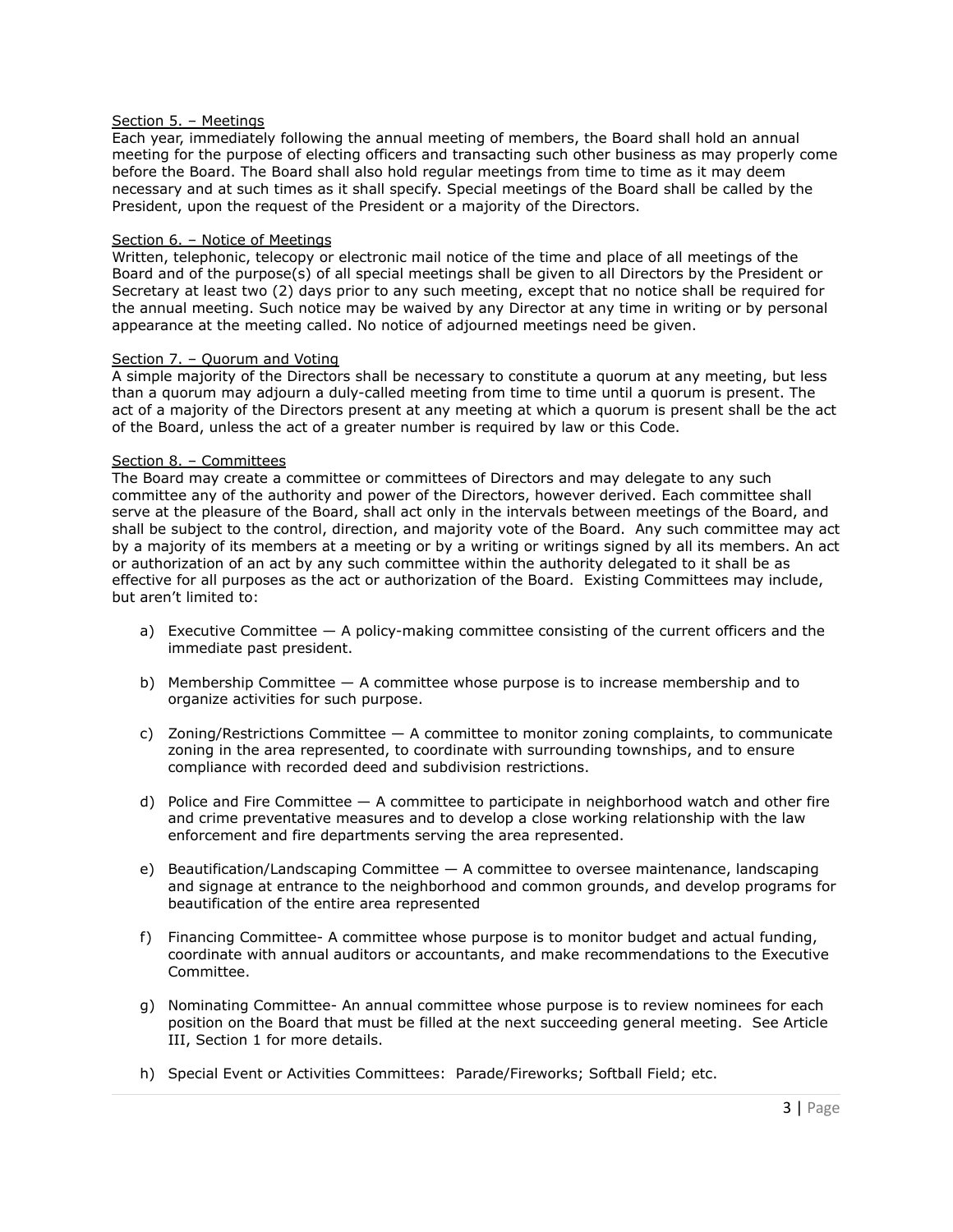### **ARTICLE IV OFFICERS**

# Section 1. - Officers; Qualifications; Elections; Term

The officers of this Association shall be a President; one or more Vice Presidents, as the Directors may from time to time determine; a Secretary; a Treasurer, and such other officers as the Directors may elect. Each officer must be a member of the Association. Officers shall be elected at the annual meeting of Directors, which shall be held immediately after the association's annual meeting and shall take office on the first day following said annual meeting and thereafter shall hold office at the pleasure of the Board and until their successors are elected and qualified. Any two or more offices may be held by the same person. No person shall hold any one office for more than four consecutive years.

## Section 2. – Duties of the President and Vice President

The President shall be the chief executive officer of the Association, shall preside at all meetings of the membership and Directors, shall have general supervision of the affairs of the Association and, in general, shall perform all duties usually incident to such office or that may be assigned to that position by the members or Directors. The Vice President shall exercise all the duties of the President in the event of the President's absence or disability. The Vice President shall also perform such other duties assigned to the position by the members or Directors.

### Section 3. - Duties of the Secretary

The Secretary shall keep an accurate record of the acts and proceedings of the incorporators, members, Directors and committees; shall keep membership records containing the names and addresses of all members; shall send or cause to be sent such notices of meetings to members and Directors as may be required by law and this Code; and shall in general, perform all duties usually incident to such office or assigned to them by the members or Directors. The Secretary shall also, on the expiration of their term of office, deliver all books, papers and property of the Association in the hands of their successor or the President.

### Section 4. – Duties of the Treasurer

The Treasurer shall receive and safely keep all money, and securities belonging to the Association and disburse the same, under the direction of the Board; shall keep an accurate account of the finances of the Association in books specially to be provided for that purpose, and hold the same open for inspection and examination of the Directors and any committee of members of Directors appointed for such inspection, and shall present abstracts of the same at meetings of members or Directors upon request; shall perform all other duties assigned to the position by the members or Directors; and, within thirty (30) days after the expiration of the term of office, shall deliver all money, books, paper and property of the Association in the hands of their successor or to the President.

## Section 5. – General Counsel

The Board shall appoint a General Counsel who shall serve as the chief legal advisor to the Association. The General Counsel shall be a non-voting member of the Board. The General Counsel shall be a member of the Association and the position shall be of a voluntary nature. The General Counsel shall have the responsibility of reviewing and providing non-binding recommendations regarding the civic association's constitution and by-laws; represent the Association in local government meetings and during zoning proceedings; be responsible for the filing of all notices with the State of Ohio on behalf of the Association; review all contracts and legal agreements being considered by the Association and any other duties as directed by the Board.

#### **ARTICLE V DUES**

The annual membership dues of members shall be determined by the Board.